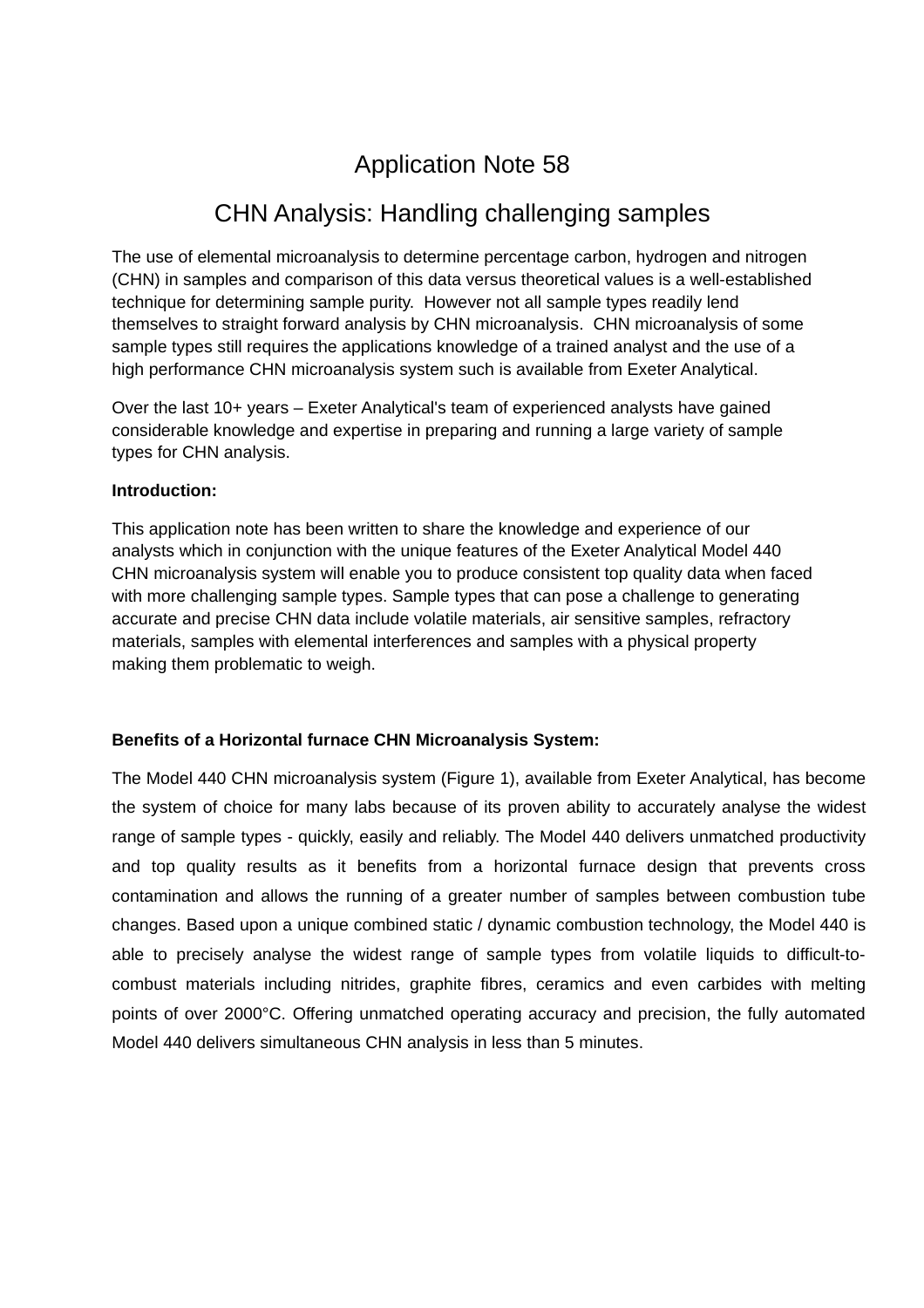### Figure 1:



**Expert Tips for handling challenging CHN microanalysis sample types:**

#### **Volatile materials**



It is important with volatile liquids that you achieve an air tight seal on the tin capsules in which the samples are weighed to prevent losses. The Exeter Analytical elemental analyser capsule sealer (Part No. 313-00012) was developed specifically for this purpose and is proven to reliably seal tin capsules with no volatile loss. Another option, especially useful for extremely volatile materials, is to use the Single Sample Interrupt (SSI) port on the Model 440 microanalysis system which enables samples to be analysed with minimal delay from the point of weighing. Where samples are either non-volatile or slightly volatile there is no disadvantage in sample introduction using the standard system autosampler.

| <b>Type of Sample</b> | % Carbon       | % Hydrogen  | % Nitrogen |
|-----------------------|----------------|-------------|------------|
| Fuel Oil              | 83.60<br>83.47 | 13.87 13.65 | 0          |

*Example of results achievable for analysis of volatile materials*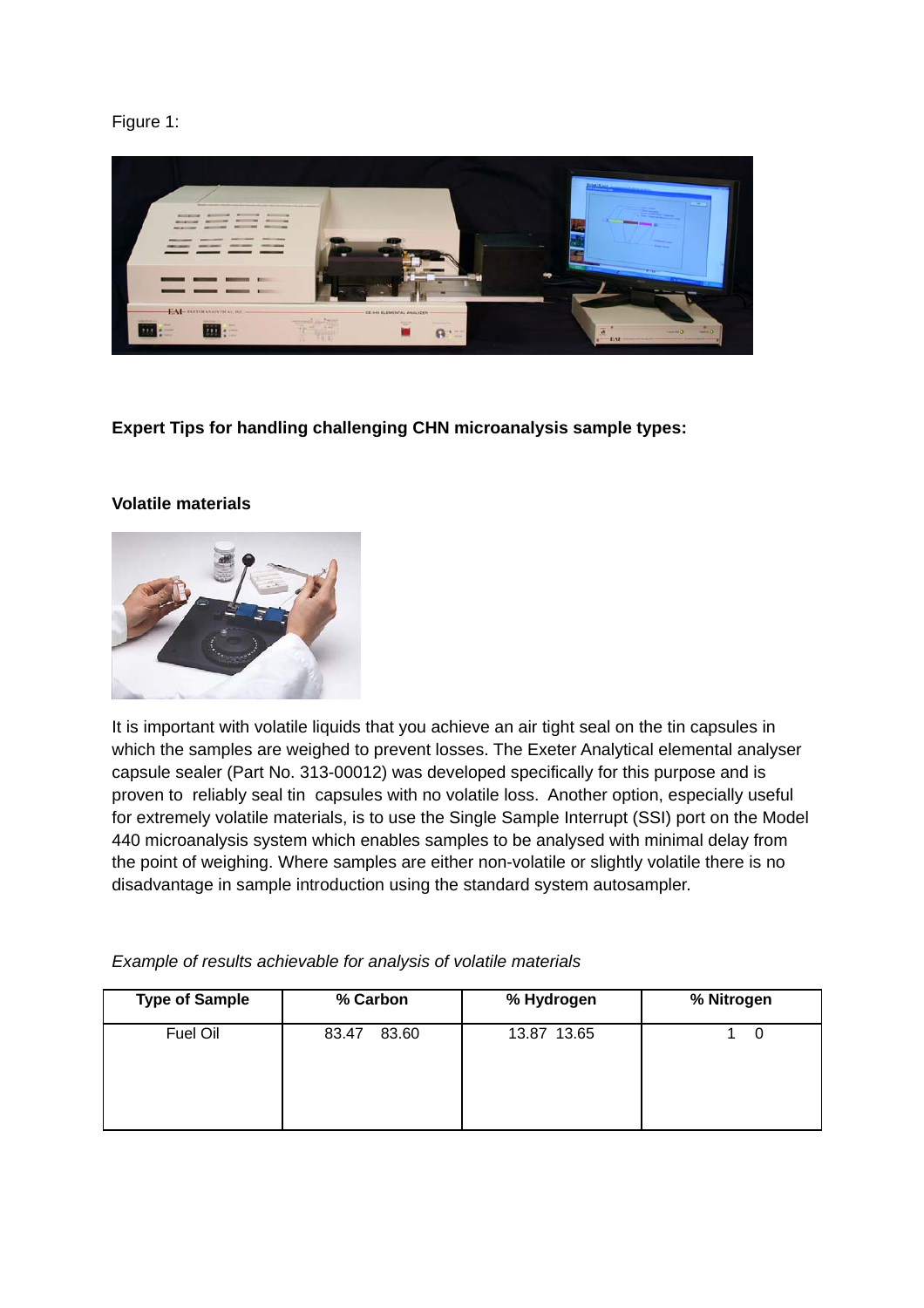#### **Air sensitive**



Air sensitive samples should be weighed in an inert atmosphere to prevent the absorption of moisture from the air. If this precaution is not taken inaccurate results may result, particularly hydrogen due to the water molecules taken up by the sample. Precise analysis of air sensitive samples can be achieved using a glove box or glove bag filled with a gas such as argon. Samples should be carefully transferred into pre-weighed tin capsules and sealed within this environment. Once the samples are fully sealed they can then be removed from the glove box and the capsules re-weighed to obtain the sample weight.

#### *Example of results achievable for the analysis of air sensitive samples*

| <b>Type Of Sample</b> | % Carbon  | % Hydrogen | % Nitrogen |
|-----------------------|-----------|------------|------------|
| <b>Air Sensitive</b>  | 9.94 9.78 | 8.96 8.94  | 0.53 0.58  |
| Organometallic        |           |            |            |
| Compound              |           |            |            |

## **Refractory materials**



Refractory materials such as nitrides, graphite fibres, ceramics and carbides can by their nature be difficult to combust. The Model 440 microanalysis system makes the analysis of these samples more routine. The Model 440 allows for complete control over combustion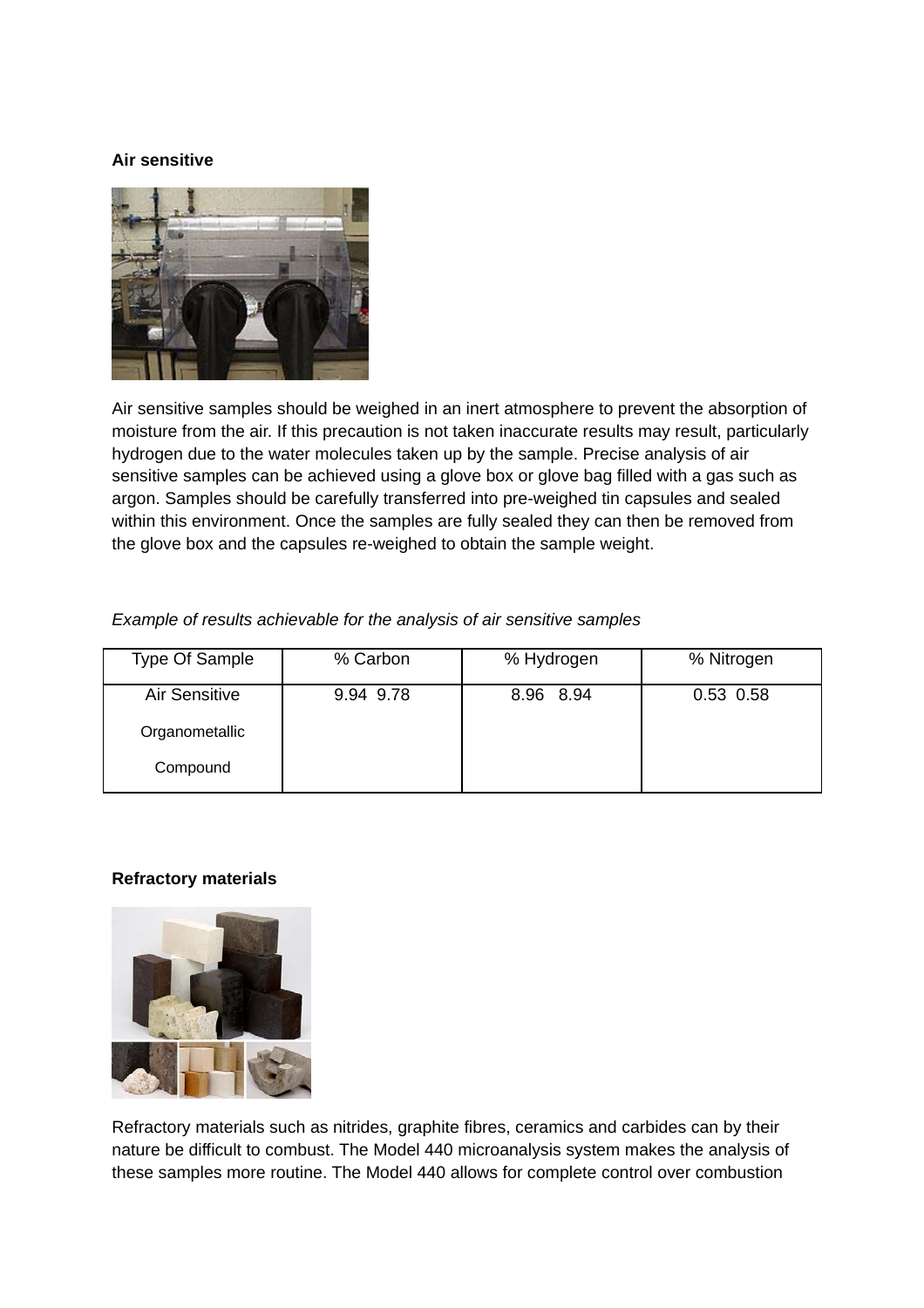parameters. The unique horizontal furnace design facilitates the use of combustion aids to achieve the high temperatures required for complete combustion of these difficult samples without the worry of residue build up in the combustion tube.

| <b>Type of Sample</b> | % Carbon                                      |
|-----------------------|-----------------------------------------------|
| Silicon Carbide       | 29.43%<br><b>Theory</b>                       |
| Reference standard    | Normal Temperature Operation - 20.11%; 21.05% |
| 112 <sub>b</sub>      | High Temperature Operation - 29.37%, 29.60%   |

*Example of results achievable for the analysis of a refractory material*

## **Elemental interferences**

Some materials, such as perfluorinated compounds and samples that can form carbides can cause potential elemental interference problems to the CHN analysis process. The Model 440 microanalysis system uses a range of specialised reagents to remove elemental interferences including Magnesium Oxide, Silver Tungstate, Silver Vanadate and Silver Oxide. Due to the unique design characteristics of the system, elemental interference removal reagents such as powdered magnesium oxide and 'red lead' can be used without the residue build up problems experienced by other designs of elemental analyser.

In the case of compounds containing fluorine, the magnesium oxide in the combustion tube reagent packing's absorbs fluorine as HF, and releases the hydrogen which enables accurate measurement of %CHN.

| <b>Type Of Sample</b>                         | % Carbon                            | % Hydrogen                       | % Nitrogen                   |
|-----------------------------------------------|-------------------------------------|----------------------------------|------------------------------|
| perfluoro-N-<br>octanoic acid (95%<br>purity) | 22.15, 22.07<br>(Theory $-22.05%$ ) | 0.22, 0.25<br>(Theory $-0.24%$ ) | 0.0 0.0<br>(Theory - $0.0\%$ |
|                                               |                                     |                                  |                              |

*Example of results achievable for the analysis of perfluoro compounds*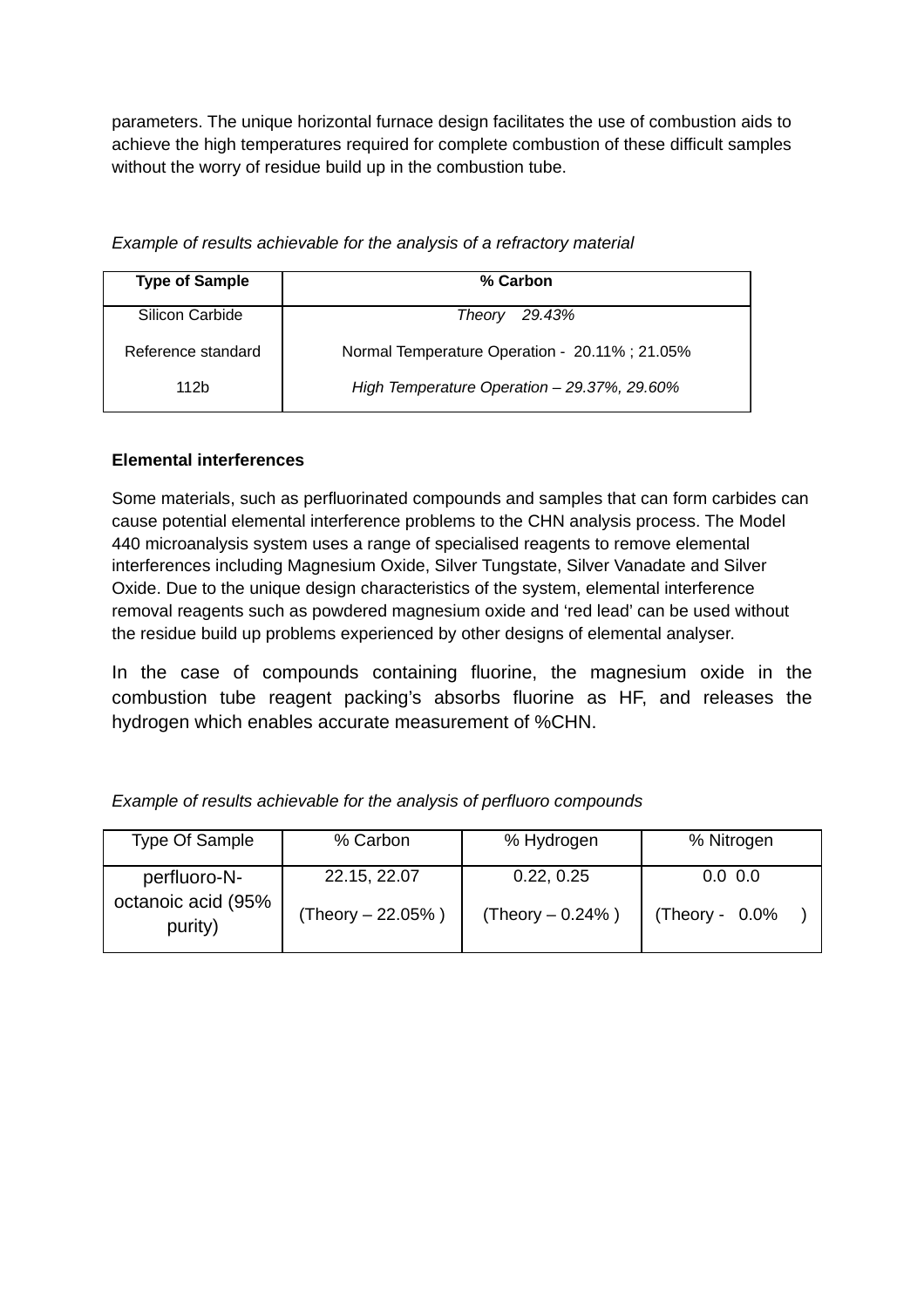#### **Difficult to weigh samples**



The physical nature of samples such as gums, viscous gels, low density materials and inhomogeneous samples can cause problems in CHN microanalysis.

Samples such as gums and viscous gels are difficult by their nature to remove from the sample vial in which they are stored. They are also problematic to weigh cleanly into tin capsules without losing some material in the process leading to inaccurate results. To resolve this problem our analysts have developed a proprietary technique involving the use of capillary tubes to measure controlled amounts of these substances and weigh them cleanly into tin capsules with minimal losses.

Typically low density samples, such as aerogels and freeze dried materials, can be quite bulky in nature making them difficult to weigh. To overcome this problem it is recommended to weigh these samples into larger tin capsules to obtain around 2mg in weight. Alternatively it is possible to carry out a specialised low weight calibration run for samples of this type enabling the analyst to take a lower weight than normal and still use standard tin capsules.

Some samples, such as environmental waste materials, are typically inhomogeneous. For such inhomogeneous samples it is vitally important that sample preparation methods, such as grinding, are used to homogenise the samples prior to analysis. In addition it is recommended that you weigh larger sample amounts to minimise the inhomogeneous nature of the sample.

| <b>Type Of Sample</b>         | % Carbon | % Hydrogen | % Nitrogen |
|-------------------------------|----------|------------|------------|
| Low density<br>pharmaceutical | 42.27    | 5.93       | 13.34      |
|                               | 42.32    | 5.92       | 13.47      |
| sample                        |          |            |            |
|                               |          |            |            |

*Example of results achievable for Low density materials*